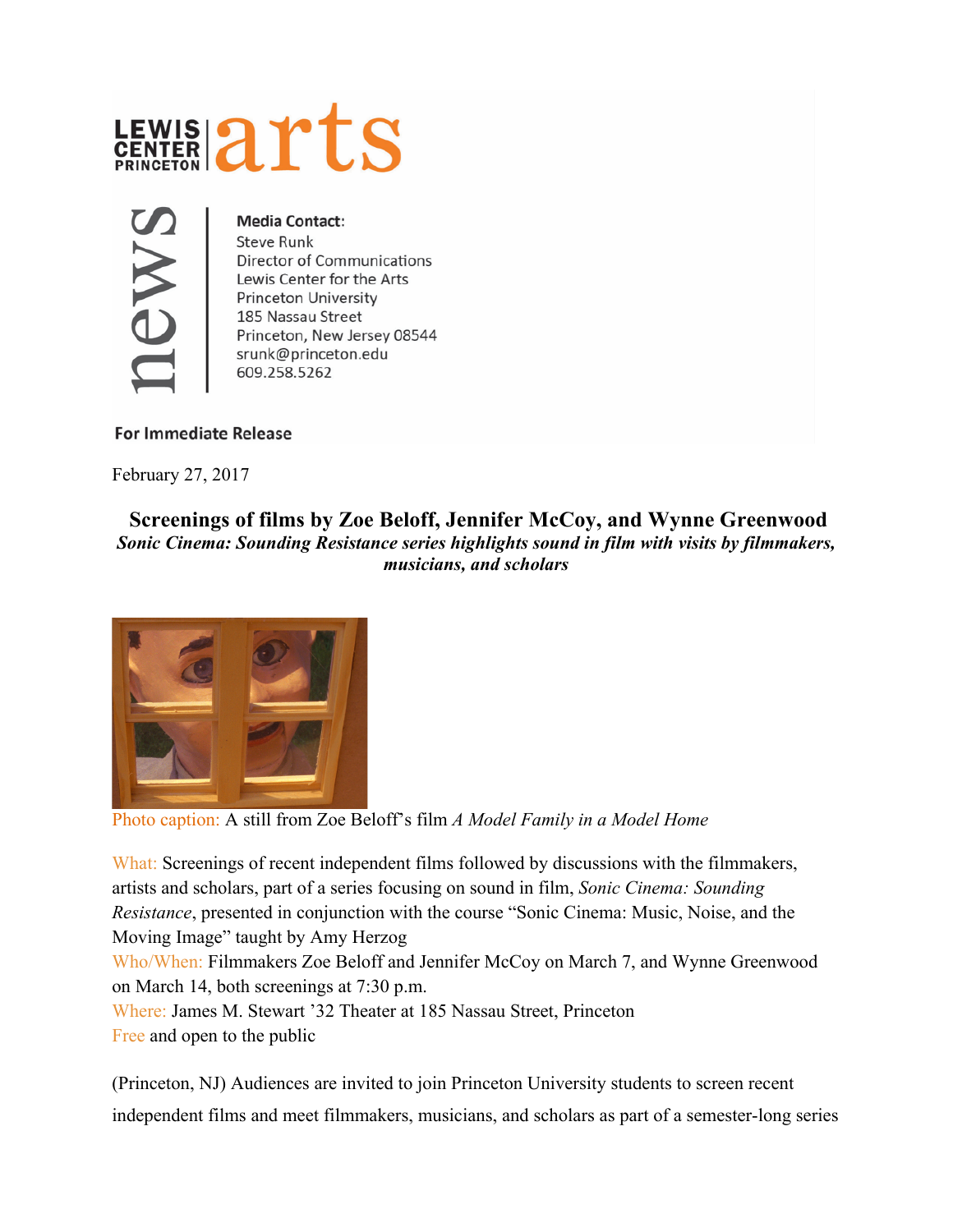focusing on sound in film, *Sonic Cinema: Sounding Resistance*. The series is presented by the Visual Arts Program of the Lewis Center for the Arts in conjunction with the spring course "Sonic Cinema: Music, Noise, and the Moving Image" taught by Visiting Associate Professor Amy Herzog, who curated the series. Films and videos will be screened each Tuesday starting March 7 and continuing through the end of April. Filmmakers, musicians, and scholars associated with the work will be on hand to discuss their work and answer questions from the audience.

The first installment in the series, titled "Unreal Estate," will feature the films *Glass House* and *A Model Family in a Model Home* by Zoe Beloff and *Broker* by Jennifer and Kevin McCoy on March 7. These works center on questions of home, real estate, and architectures of surveillance. Herzog notes that sound and music function as active forces in each of these projects, sounding out space, invoking contesting histories, and channeling precariously embodied voices.

*Glass House* is based on Sergei Eisenstein's notes and drawings for a science fiction movie that he pitched to Paramount Studios in 1930. Its theme is the architecture of surveillance. Bertolt Brecht's ideas about working people and the home serve as inspiration for *A Model Family in a Model Home.* Having fled from the Nazis and settled in Los Angeles in 1941, Brecht read an article in *Life Magazine* that sparked his ideas about the home as a stage upon which larger political and social forces are played out.

Set in a 77th floor apartment in one New York City's many Trump Towers, Jennifer and Kevin McCoy's *Broker* centers on a high-end real estate broker, portrayed in the film as the physical embodiment of the constantly accelerating pitch of luxury merchandising. With songs by Lori Scacco, this "filmed musical" magnifies the logic of marketing, the surfaces of luxury, and the sound of electronic speech, creating a sound and image world just on the edge of plausible.

On March 14, "Call to the Front: An Evening with Wynne Greenwood" features the artist who is the creative force behind Tracy + the Plastics, an extended project in which Greenwood played all three members of a post-riot, girl, queer, art-punk band. As Tracy + the Plastics, Greenwood performed live as vocalist Tracy, accompanied by the electronic manifestations of keyboardist Nikki and drummer Cola. The collective appeared in various guises, synched and layered, in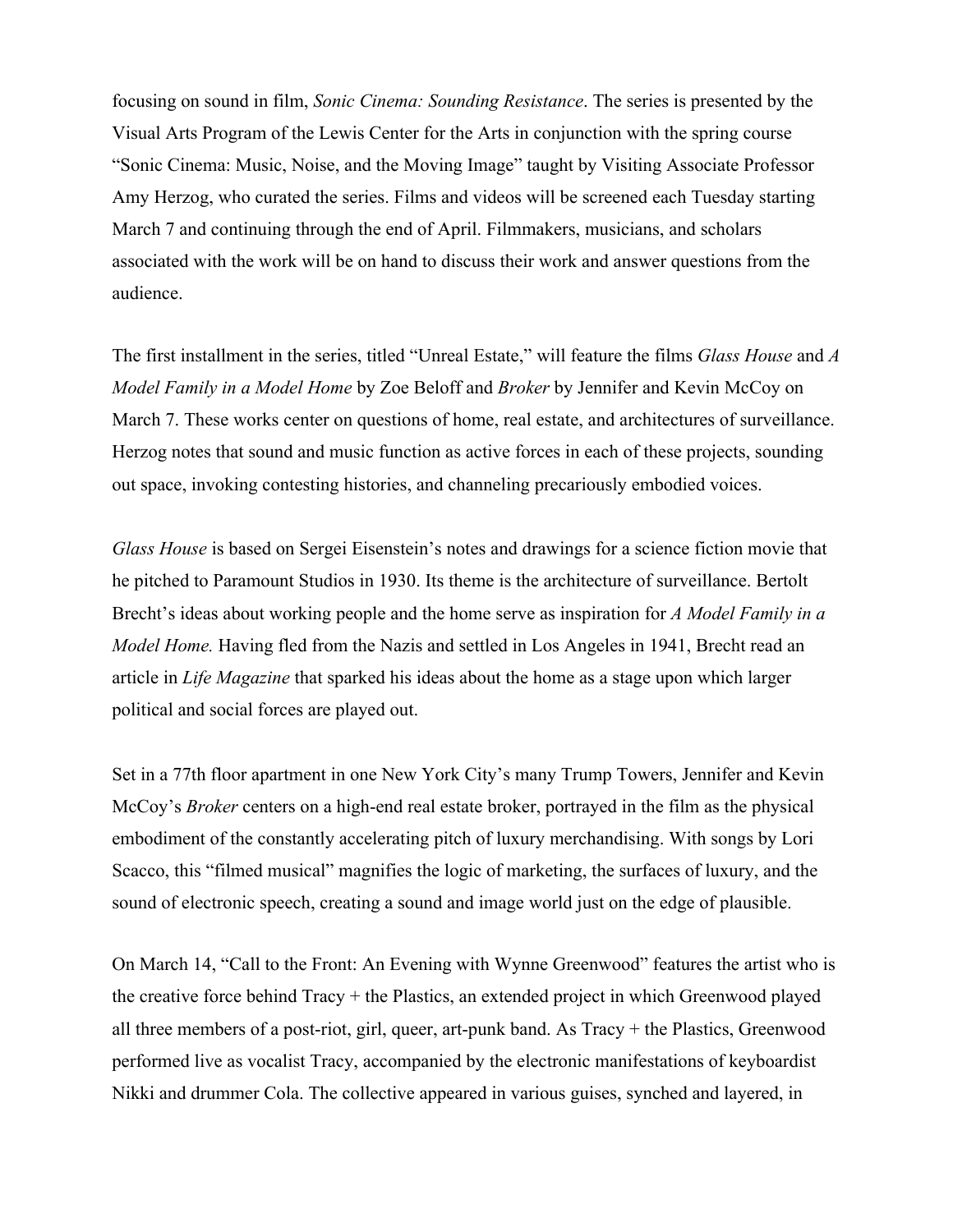both rock and art venues from 1999 until 2006. The project was reborn and re-performed in recent exhibitions at the New Museum and Reed College. Greenwood shares this work and will discuss the fragmentary power of the voice, flatness and depth, glitches and stutters, archives, activism, noise, and silence.

Zoe Beloff is an artist working in film, installation, and drawing. Her work focuses on drawing new timelines between past and present to promote thinking against the grain of reactionary ideology. Her projects include "The Days of the Commune" and "A World Redrawn: Eisenstein and Brecht in Hollywood." She is currently producing an exhibition, "Emotions go to Work," about the commodification of affect and the "Internet of Things." Beloff's work has been featured in international exhibitions and screenings in venues including The Whitney Museum, Site Santa Fe, the M HKA museum in Antwerp, the Pompidou Center in Paris, and Freud's Dream Museum in St Petersburg. She is a Professor at Queens College CUNY.

Jennifer and Kevin McCoy's multimedia artworks examine the genres and conventions of filmmaking, memory, and language. They are well known for constructing subjective databases of narrative material and making fragmentary miniature film sets with lights, video cameras, and moving sculptural elements to create live cinematic events. The McCoys' work has been widely exhibited in the U.S. and internationally — their exhibitions include the Pompidou Center, the Museum of Modern Art in New York, BFI (British Film Institute) Southbank in London, Hanover Kunstverein, the Beall Center in Irvine, California, pkm Gallery in Beijing, the San Jose Museum of Art, Palazzo della Papesse, the Addison Museum of American Art, the Sundance Film Festival, and Artists Space in New York. Their work can be seen in the collections of the Museum of Modern Art, the Metropolitan Museum of Art, the Milwaukee Art Museum, the 21C Museum, and the Speed Museum. They received a Creative Capital Award in 2003, the Wired Rave Award for Art in 2005, a Guggenheim Fellowship in 2011, and a Headlands Alumni Award in 2014. Their work is represented by [Postmasters](https://urldefense.proofpoint.com/v2/url?u=http-3A__www.postmastersart.com_&d=DwMFaQ&c=8v77JlHZOYsReeOxyYXDU39VUUzHxyfBUh7fw_ZfBDA&r=6r4oMiqPwwKYreymyac16Qb_VKR1287SZp2O0oMCobQ&m=B1YcuJRDgo-5qOQHPr5fbu471HlC57g0tvwoY3M7Y44&s=2wl_rCoBOW7Ir7HRbEEzNHGbMKgJp6lgsILxbfJcb3s&e=) Gallery in New York City and [Johansson](https://urldefense.proofpoint.com/v2/url?u=http-3A__johanssonprojects.com_&d=DwMFaQ&c=8v77JlHZOYsReeOxyYXDU39VUUzHxyfBUh7fw_ZfBDA&r=6r4oMiqPwwKYreymyac16Qb_VKR1287SZp2O0oMCobQ&m=B1YcuJRDgo-5qOQHPr5fbu471HlC57g0tvwoY3M7Y44&s=rcYrM1KYzpuKSmcyVjk839Pw2osr9bi_1r_lG9SO7ws&e=) Projects in Oakland, California.

Wynne Greenwood is a queer feminist artist who works with video, performance, music, and object-making to practice culture-healing. Her work has been included in performances and exhibitions at independent and institutional spaces internationally, including the Tate Modern,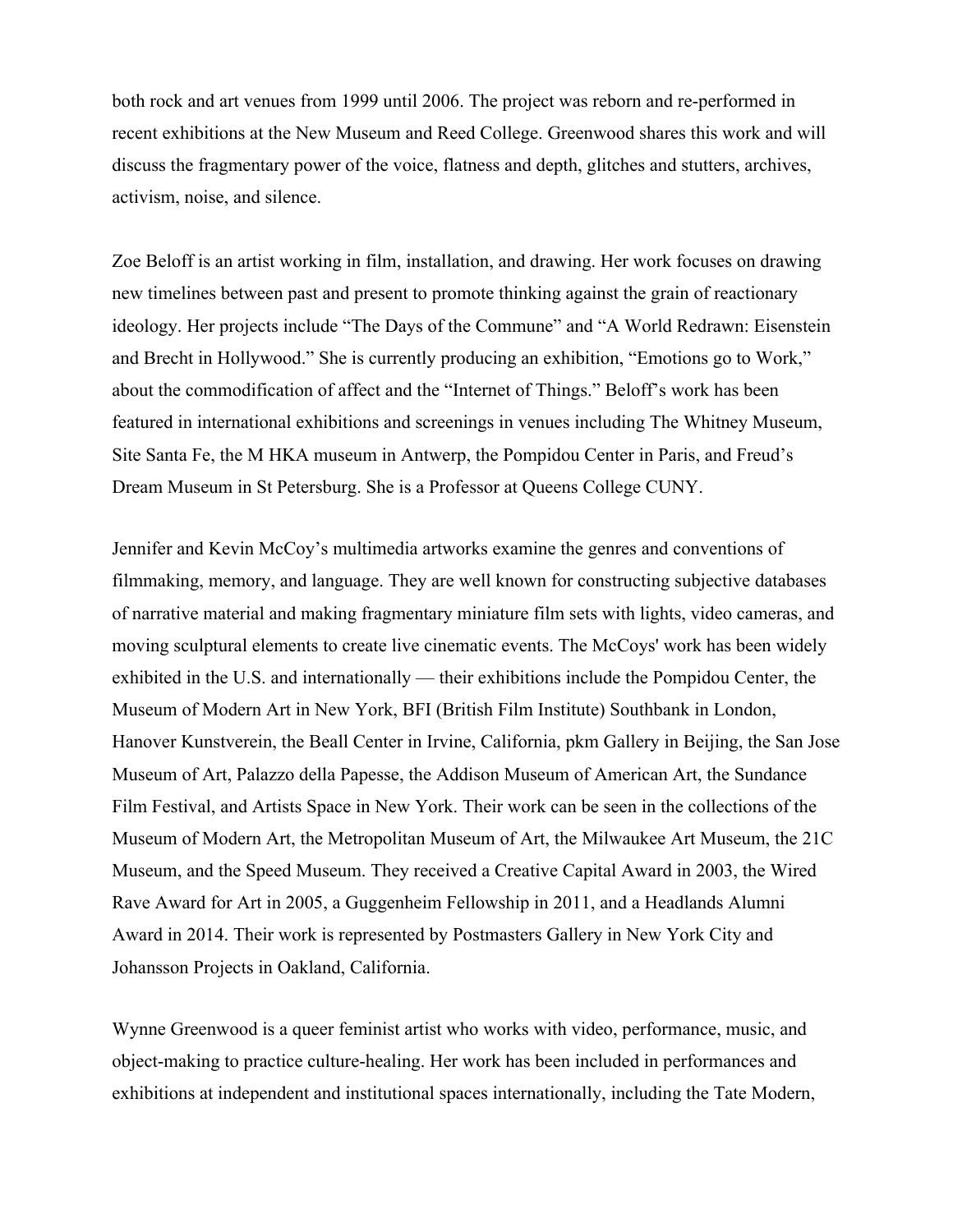Whitney Biennial, the Kitchen, and On the Boards. Greenwood's recent installation and objectbased work continues to pursue questions of form in relation to feminist and queer praxis. In 2016, Greenwood's "Kelly" was featured in an extended residency at the New Museum and featured a solo exhibition and a series of performances, panels, concerts, archival exhibitions, and readings.

The artists, scholars, and films in the series were selected by Herzog, a media historian whose research spans a broad range of interdisciplinary subjects including film, philosophy, popular music, urban history, pornography, gentrification, parasites, amusement parks, and dioramas. She is Associate Professor of Media Studies at Queens College and Coordinator of the Film Studies Program at the CUNY Graduate Center. Herzog is the author of *Dreams of Difference, Songs of the Same: The Musical Moment in Film* (University of Minnesota Press, 2010) and coeditor, with Carol Vernallis and John Richardson, of *The Oxford Handbook of Sound and Image in Digital Media* (Oxford, 2013). Her writing has appeared in several collections and journals, and she has presented her work at numerous venues including the Guggenheim Museum of New York, the New Museum, Dixon Place, New York Academy of Medicine, and the Coney Island Museum. She is currently serving as Programmer-in-Residence at the Morbid Anatomy Museum in Brooklyn. Her most recent research project explores the history of peep show arcades in New York City's Times Square.

The course explores the use of sound in relation to moving images, including film scoring, musicals, soundtracks, music videos, and experimental sound and video art. Class discussions focus on digital technology and media soundscapes, and screenings include Hollywood blockbusters, immersive media, fine art, video games, and independent cinema.

Other speakers scheduled in the series include musicologists Suzanne Cusick and William Cheng on April 4, also at the James M. Stewart '32 Theater; hip hop legend Darryl "DMC" McDaniels on April 11, filmmaker Lizzie Borden on April 18, and artists Valerie Tevere and Angel Nevarez on April 25 will all be hosted at the Garden Theatre in Princeton.

This series is supported through the John Sacret Young '69 Lecture Series fund. Sacret Young is a 1969 graduate of Princeton and an author, producer, director, and screenwriter. He has been nominated for seven Emmy Awards and seven Writers Guild of America (WGA) Awards,